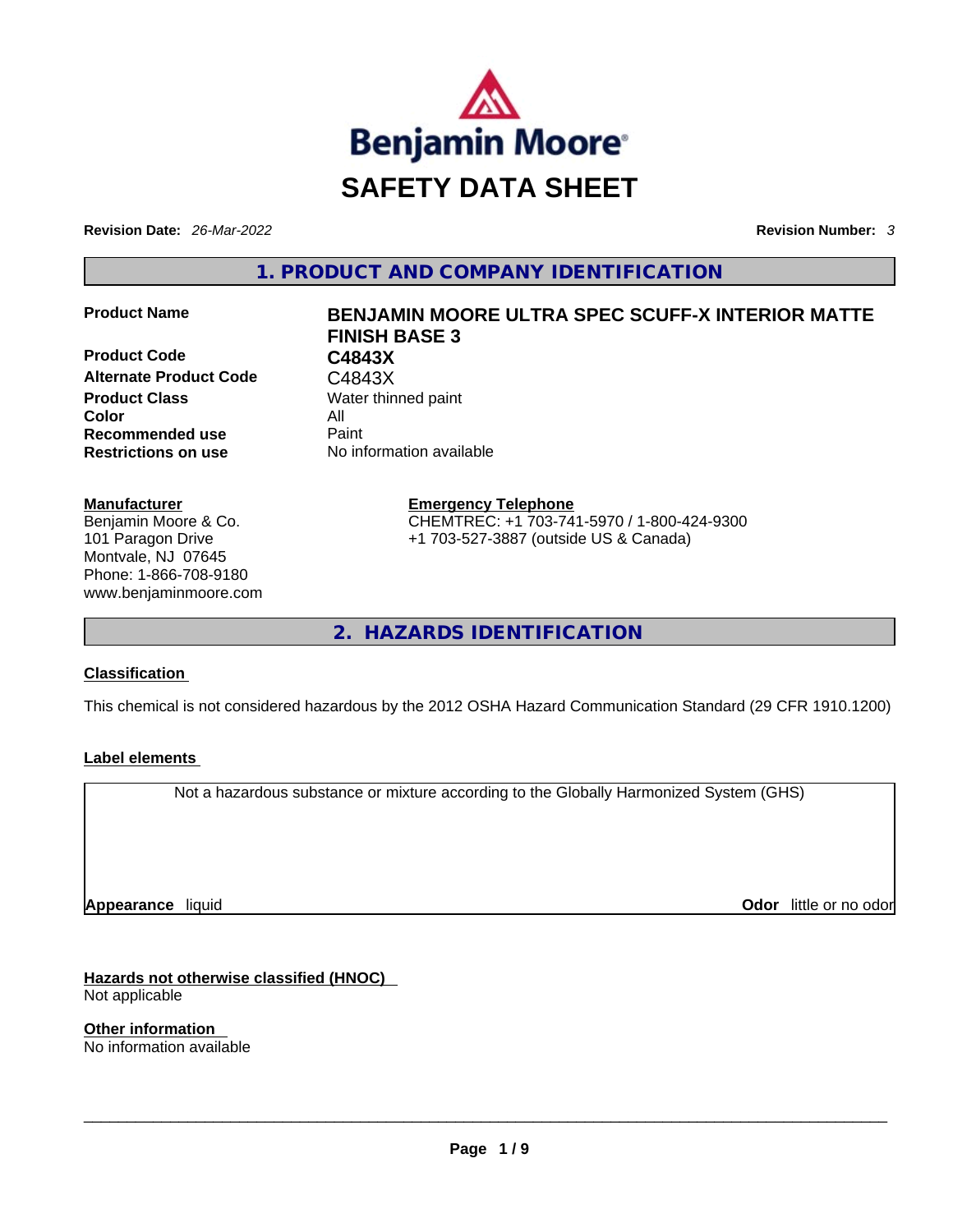**WARNING:** This product contains isothiazolinone compounds at levels of <0.1%. These substances are biocides commonly found in most paints and a variety of personal care products as a preservative. Certain individuals may be sensitive or allergic to these substances, even at low levels.

# **3. COMPOSITION INFORMATION ON COMPONENTS**

| <b>Chemical name</b>                                                         | CAS No.    | Weight-%    |
|------------------------------------------------------------------------------|------------|-------------|
| Titanium dioxide                                                             | 13463-67-7 | - 5         |
| Propanoic acid, 2-methyl-, monoester with<br>2,2,4-trimethyl-1,3-pentanediol | 25265-77-4 | -5          |
| Sodium C14-C16 olefin sulfonate                                              | 68439-57-6 | $0.1 - 0.5$ |

|                                                  | if necessary.                                            |
|--------------------------------------------------|----------------------------------------------------------|
| <b>Most Important</b><br><b>Symptoms/Effects</b> | None known.                                              |
| <b>Notes To Physician</b>                        | Treat symptomatically.                                   |
|                                                  | 5. FIRE-FIGHTING MEASURES                                |
| <b>Suitable Extinguishing Media</b>              | Use extinguishing measures that are appropriate to local |

|                                                       | circumstances and the surrounding environment.                                                                                               |
|-------------------------------------------------------|----------------------------------------------------------------------------------------------------------------------------------------------|
| Protective equipment and precautions for firefighters | As in any fire, wear self-contained breathing apparatus<br>pressure-demand, MSHA/NIOSH (approved or equivalent)<br>and full protective gear. |
| <b>Specific Hazards Arising From The Chemical</b>     | Closed containers may rupture if exposed to fire or<br>extreme heat.                                                                         |
| Sensitivity to mechanical impact                      | No                                                                                                                                           |
| Sensitivity to static discharge                       | No.                                                                                                                                          |
| <b>Flash Point Data</b><br>Flash point (°F)           | Not applicable                                                                                                                               |
|                                                       |                                                                                                                                              |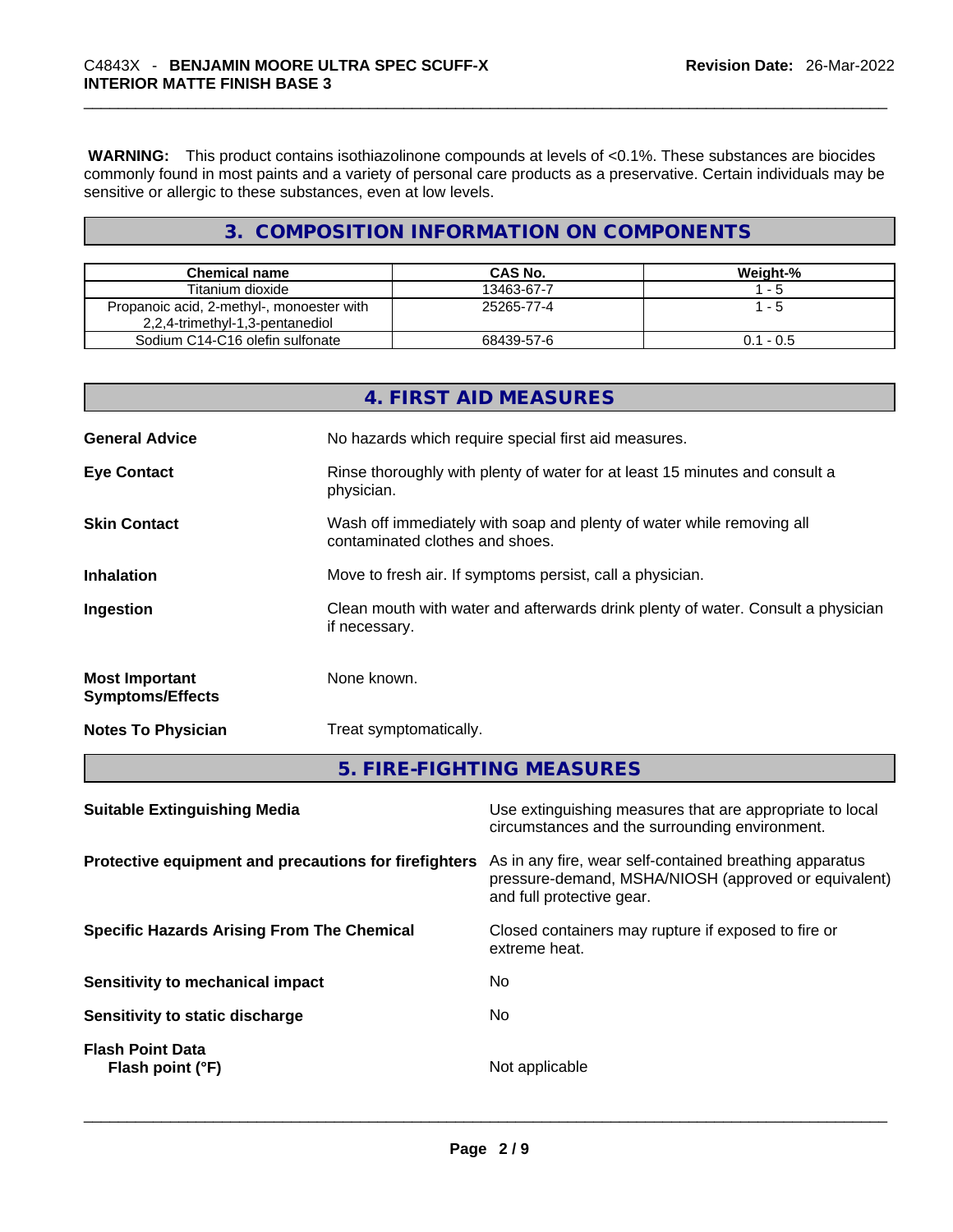| <b>Method</b>                           | Flash Point (°C)                                              |                        | Not applicable<br>Not applicable |                                |
|-----------------------------------------|---------------------------------------------------------------|------------------------|----------------------------------|--------------------------------|
|                                         | <b>Flammability Limits In Air</b>                             |                        |                                  |                                |
|                                         | Lower flammability limit:<br><b>Upper flammability limit:</b> |                        | Not applicable<br>Not applicable |                                |
| <b>NFPA</b>                             | Health: 1                                                     | <b>Flammability: 0</b> | <b>Instability: 0</b>            | <b>Special:</b> Not Applicable |
| <b>NFPA Legend</b><br>$0$ Not Horordoug |                                                               |                        |                                  |                                |

- 0 Not Hazardous
- 1 Slightly
- 2 Moderate
- 3 High
- 4 Severe

*The ratings assigned are only suggested ratings, the contractor/employer has ultimate responsibilities for NFPA ratings where this system is used.* 

*Additional information regarding the NFPA rating system is available from the National Fire Protection Agency (NFPA) at www.nfpa.org.* 

|                                  | <b>6. ACCIDENTAL RELEASE MEASURES</b>                                                                                                                                            |
|----------------------------------|----------------------------------------------------------------------------------------------------------------------------------------------------------------------------------|
| <b>Personal Precautions</b>      | Avoid contact with skin, eyes and clothing. Ensure adequate ventilation.                                                                                                         |
| <b>Other Information</b>         | Prevent further leakage or spillage if safe to do so.                                                                                                                            |
| <b>Environmental precautions</b> | See Section 12 for additional Ecological Information.                                                                                                                            |
| <b>Methods for Cleaning Up</b>   | Soak up with inert absorbent material. Sweep up and shovel into suitable<br>containers for disposal.                                                                             |
|                                  | 7. HANDLING AND STORAGE                                                                                                                                                          |
| <b>Handling</b>                  | Avoid contact with skin, eyes and clothing. Avoid breathing vapors, spray mists or<br>sanding dust. In case of insufficient ventilation, wear suitable respiratory<br>equipment. |
| <b>Storage</b>                   | Keep container tightly closed. Keep out of the reach of children.                                                                                                                |
| <b>Incompatible Materials</b>    | No information available                                                                                                                                                         |
|                                  |                                                                                                                                                                                  |

# **8. EXPOSURE CONTROLS/PERSONAL PROTECTION**

#### **Exposure Limits**

| $  -$<br>------<br>шьаг<br>панк                  | . .                | <b>DEI</b><br>$\mathbf{r}$<br>-- |
|--------------------------------------------------|--------------------|----------------------------------|
| --<br>∣ita<br>$\sim$<br>≧ dioxide<br>יי<br>,,,,, | TWA.<br>171<br>. . | ' WL                             |

#### **Legend**

ACGIH - American Conference of Governmental Industrial Hygienists Exposure Limits OSHA - Occupational Safety & Health Administration Exposure Limits N/E - Not Established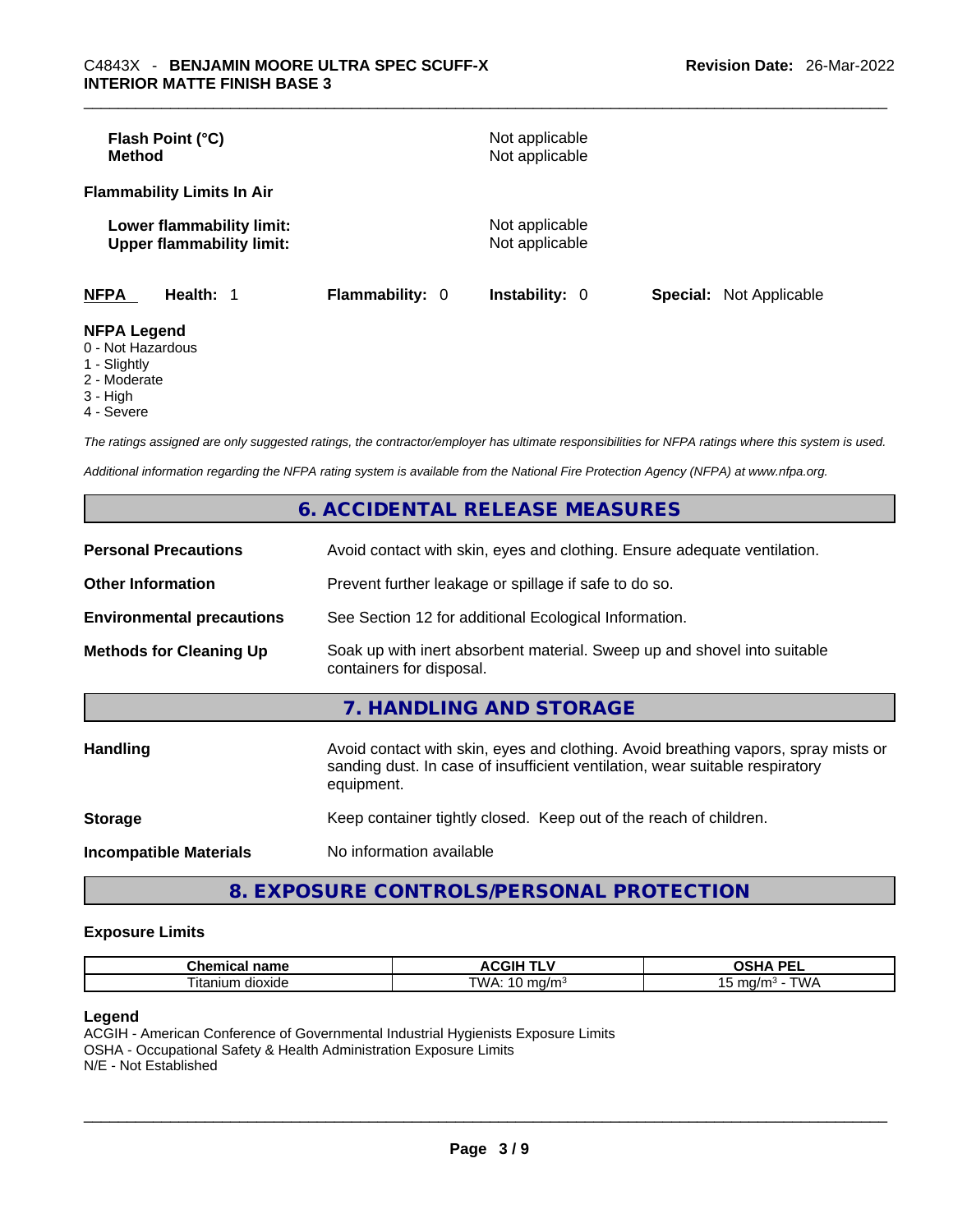| <b>Engineering Measures</b>          | Ensure adequate ventilation, especially in confined areas.                                                                          |
|--------------------------------------|-------------------------------------------------------------------------------------------------------------------------------------|
| <b>Personal Protective Equipment</b> |                                                                                                                                     |
| <b>Eye/Face Protection</b>           | Safety glasses with side-shields.                                                                                                   |
| <b>Skin Protection</b>               | Protective gloves and impervious clothing.                                                                                          |
| <b>Respiratory Protection</b>        | In case of insufficient ventilation wear suitable respiratory equipment.                                                            |
| <b>Hygiene Measures</b>              | Avoid contact with skin, eyes and clothing. Remove and wash contaminated<br>clothing before re-use. Wash thoroughly after handling. |

# **9. PHYSICAL AND CHEMICAL PROPERTIES**

| Appearance                           | liquid                   |
|--------------------------------------|--------------------------|
| Odor                                 | little or no odor        |
| <b>Odor Threshold</b>                | No information available |
| Density (Ibs/gal)                    | $8.75 - 8.85$            |
| <b>Specific Gravity</b>              | $1.05 - 1.07$            |
| рH                                   | No information available |
| <b>Viscosity (cps)</b>               | No information available |
| Solubility(ies)                      | No information available |
| <b>Water solubility</b>              | No information available |
| <b>Evaporation Rate</b>              | No information available |
| Vapor pressure                       | No information available |
| <b>Vapor density</b>                 | No information available |
| Wt. % Solids                         | $40 - 50$                |
| Vol. % Solids                        | $35 - 45$                |
| Wt. % Volatiles                      | $50 - 60$                |
| Vol. % Volatiles                     | $55 - 65$                |
| <b>VOC Regulatory Limit (g/L)</b>    | < 50                     |
| <b>Boiling Point (°F)</b>            | 212                      |
| <b>Boiling Point (°C)</b>            | 100                      |
| Freezing point (°F)                  | 32                       |
| <b>Freezing Point (°C)</b>           | 0                        |
| Flash point (°F)                     | Not applicable           |
| Flash Point (°C)                     | Not applicable           |
| <b>Method</b>                        | Not applicable           |
| <b>Flammability (solid, gas)</b>     | Not applicable           |
| <b>Upper flammability limit:</b>     | Not applicable           |
| Lower flammability limit:            | Not applicable           |
| <b>Autoignition Temperature (°F)</b> | No information available |
| <b>Autoignition Temperature (°C)</b> | No information available |
| Decomposition Temperature (°F)       | No information available |
| Decomposition Temperature (°C)       | No information available |
| <b>Partition coefficient</b>         | No information available |

# **10. STABILITY AND REACTIVITY**

**Reactivity Not Applicable Not Applicable** 

**Chemical Stability Stable under normal conditions.** Stable under normal conditions.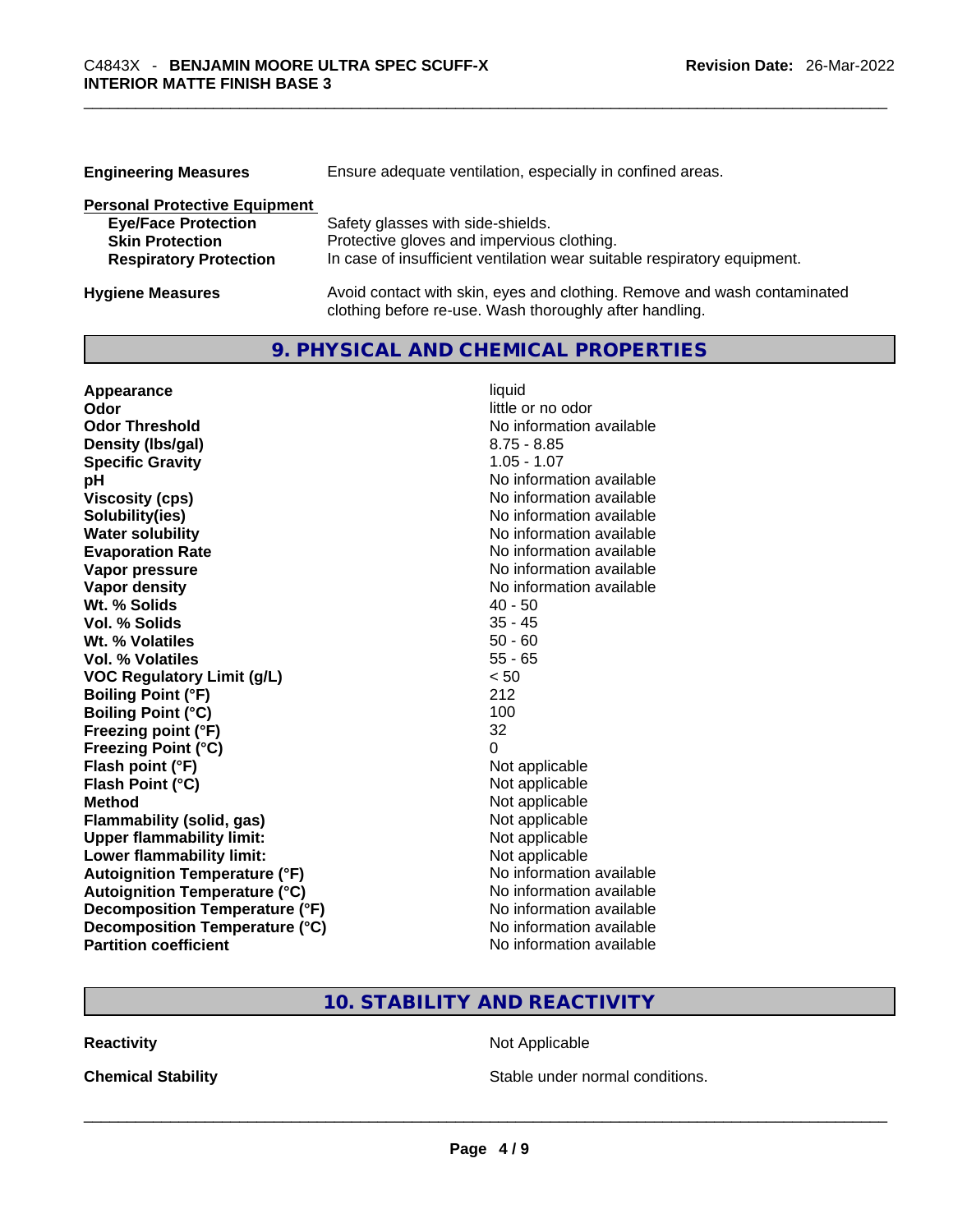| <b>Conditions to avoid</b>                                                                                                                                                                                                                                                                                                |                                                                                                                                                                                                                                                                                                                                                 | Prevent from freezing.                                                                                                                                               |                 |
|---------------------------------------------------------------------------------------------------------------------------------------------------------------------------------------------------------------------------------------------------------------------------------------------------------------------------|-------------------------------------------------------------------------------------------------------------------------------------------------------------------------------------------------------------------------------------------------------------------------------------------------------------------------------------------------|----------------------------------------------------------------------------------------------------------------------------------------------------------------------|-----------------|
| <b>Incompatible Materials</b>                                                                                                                                                                                                                                                                                             |                                                                                                                                                                                                                                                                                                                                                 | No materials to be especially mentioned.                                                                                                                             |                 |
| <b>Hazardous Decomposition Products</b>                                                                                                                                                                                                                                                                                   |                                                                                                                                                                                                                                                                                                                                                 | None under normal use.                                                                                                                                               |                 |
| Possibility of hazardous reactions                                                                                                                                                                                                                                                                                        |                                                                                                                                                                                                                                                                                                                                                 | None under normal conditions of use.                                                                                                                                 |                 |
|                                                                                                                                                                                                                                                                                                                           |                                                                                                                                                                                                                                                                                                                                                 | 11. TOXICOLOGICAL INFORMATION                                                                                                                                        |                 |
| <b>Product Information</b>                                                                                                                                                                                                                                                                                                |                                                                                                                                                                                                                                                                                                                                                 |                                                                                                                                                                      |                 |
| Information on likely routes of exposure                                                                                                                                                                                                                                                                                  |                                                                                                                                                                                                                                                                                                                                                 |                                                                                                                                                                      |                 |
| <b>Principal Routes of Exposure</b>                                                                                                                                                                                                                                                                                       | Eye contact, skin contact and inhalation.                                                                                                                                                                                                                                                                                                       |                                                                                                                                                                      |                 |
| <b>Acute Toxicity</b>                                                                                                                                                                                                                                                                                                     |                                                                                                                                                                                                                                                                                                                                                 |                                                                                                                                                                      |                 |
| <b>Product Information</b>                                                                                                                                                                                                                                                                                                | No information available                                                                                                                                                                                                                                                                                                                        |                                                                                                                                                                      |                 |
| Symptoms related to the physical, chemical and toxicological characteristics                                                                                                                                                                                                                                              |                                                                                                                                                                                                                                                                                                                                                 |                                                                                                                                                                      |                 |
| <b>Symptoms</b>                                                                                                                                                                                                                                                                                                           | No information available                                                                                                                                                                                                                                                                                                                        |                                                                                                                                                                      |                 |
| Delayed and immediate effects as well as chronic effects from short and long-term exposure                                                                                                                                                                                                                                |                                                                                                                                                                                                                                                                                                                                                 |                                                                                                                                                                      |                 |
| Eye contact<br><b>Skin contact</b><br><b>Inhalation</b><br>Ingestion<br><b>Sensitization</b><br><b>Neurological Effects</b><br><b>Mutagenic Effects</b><br><b>Reproductive Effects</b><br><b>Developmental Effects</b><br><b>Target organ effects</b><br><b>STOT - single exposure</b><br><b>STOT - repeated exposure</b> | May cause slight irritation.<br>skin and cause irritation.<br>May cause irritation of respiratory tract.<br>No information available<br>No information available.<br>No information available.<br>No information available.<br>No information available.<br>No information available.<br>No information available.<br>No information available. | Substance may cause slight skin irritation. Prolonged or repeated contact may dry<br>Ingestion may cause gastrointestinal irritation, nausea, vomiting and diarrhea. |                 |
| Other adverse effects<br><b>Aspiration Hazard</b>                                                                                                                                                                                                                                                                         | No information available.<br>No information available                                                                                                                                                                                                                                                                                           |                                                                                                                                                                      |                 |
| <b>Numerical measures of toxicity</b>                                                                                                                                                                                                                                                                                     |                                                                                                                                                                                                                                                                                                                                                 |                                                                                                                                                                      |                 |
| The following values are calculated based on chapter 3.1 of the GHS document                                                                                                                                                                                                                                              |                                                                                                                                                                                                                                                                                                                                                 |                                                                                                                                                                      |                 |
| <b>ATEmix (inhalation-dust/mist)</b>                                                                                                                                                                                                                                                                                      | 462.3 mg/L                                                                                                                                                                                                                                                                                                                                      |                                                                                                                                                                      |                 |
| <b>Component Information</b>                                                                                                                                                                                                                                                                                              |                                                                                                                                                                                                                                                                                                                                                 |                                                                                                                                                                      |                 |
| Chemical name                                                                                                                                                                                                                                                                                                             | Oral LD50                                                                                                                                                                                                                                                                                                                                       | Dermal LD50                                                                                                                                                          | Inhalation LC50 |

| Chemical name              | Oral LD50             | Dermal LD50           | Inhalation LC50 |
|----------------------------|-----------------------|-----------------------|-----------------|
| Titanium dioxide           | 10000 mg/kg (Rat)     |                       |                 |
| 13463-67-7                 |                       |                       |                 |
| Propanoic acid, 2-methyl-, | = 3200 mg/kg<br>Rat ) | , 15200 mg/kg<br>(Rat |                 |
|                            |                       |                       |                 |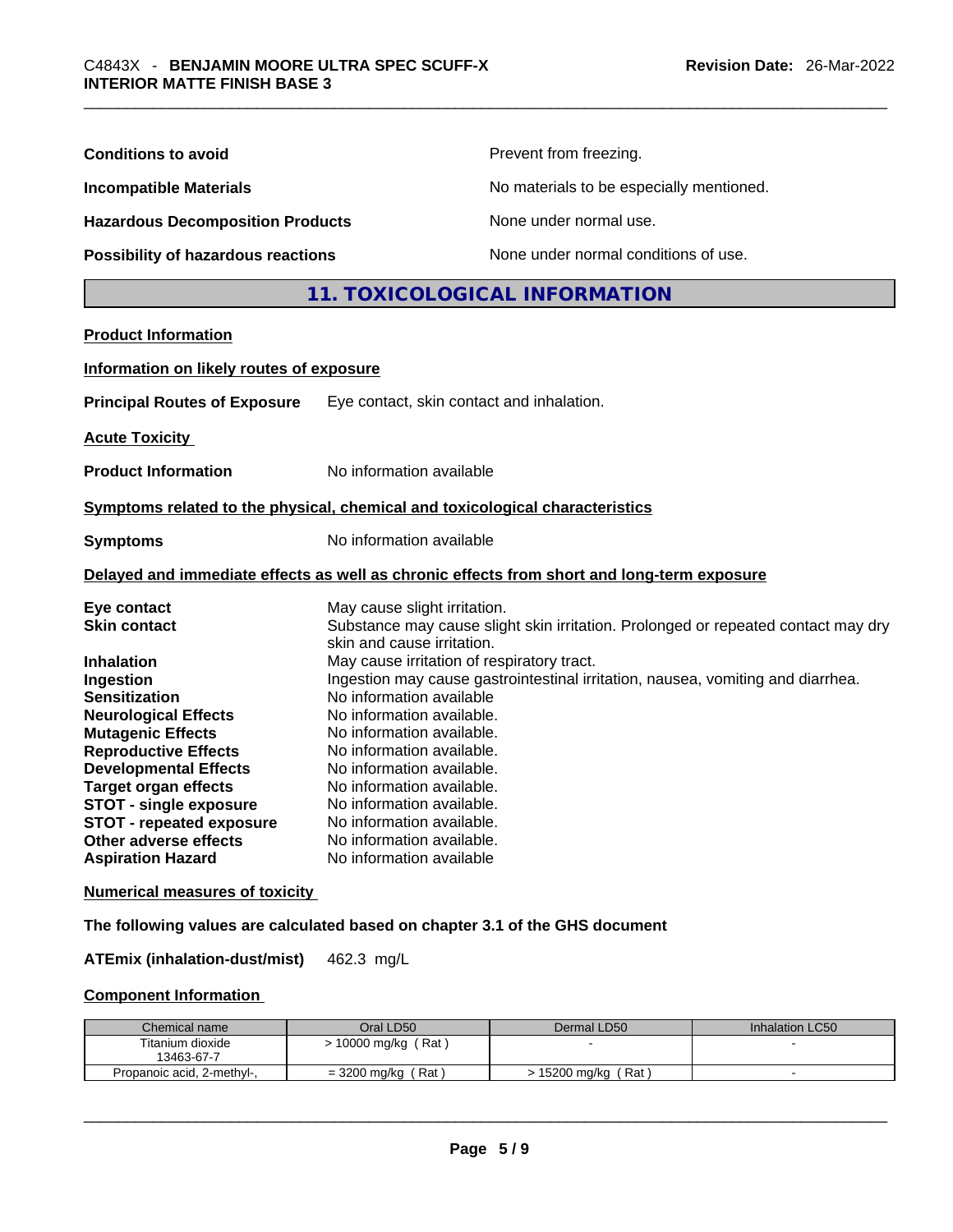| monoester with                  |                      |                      |                    |
|---------------------------------|----------------------|----------------------|--------------------|
| 2,2,4-trimethyl-1,3-pentanediol |                      |                      |                    |
| 25265-77-4                      |                      |                      |                    |
| Sodium C14-C16 olefin sulfonate | $= 2220$ mg/kg (Rat) | > 740 mg/kg (Rabbit) | > 52 mg/L (Rat)4 h |
| 68439-57-6                      |                      |                      |                    |

# **Chronic Toxicity**

#### **Carcinogenicity**

*The information below indicates whether each agency has listed any ingredient as a carcinogen:.* 

| <b>Chemical name</b>    | IARC                 | <b>NTP</b> | OSHA   |
|-------------------------|----------------------|------------|--------|
|                         | Possible Human<br>2Β |            | ∟isted |
| ` Titanium 、<br>dioxide | Carcinogen           |            |        |

• Although IARC has classified titanium dioxide as possibly carcinogenic to humans (2B), their summary concludes: "No significant exposure to titanium dioxide is thought to occur during the use of products in which titanium dioxide is bound to other materials, such as paint."

#### **Legend**

IARC - International Agency for Research on Cancer NTP - National Toxicity Program OSHA - Occupational Safety & Health Administration

**12. ECOLOGICAL INFORMATION** 

# **Ecotoxicity Effects**

The environmental impact of this product has not been fully investigated.

#### **Product Information**

#### **Acute Toxicity to Fish**

No information available

#### **Acute Toxicity to Aquatic Invertebrates**

No information available

#### **Acute Toxicity to Aquatic Plants**

No information available

#### **Persistence / Degradability**

No information available.

#### **Bioaccumulation**

There is no data for this product.

#### **Mobility in Environmental Media**

No information available.

#### **Ozone**

# No information available \_\_\_\_\_\_\_\_\_\_\_\_\_\_\_\_\_\_\_\_\_\_\_\_\_\_\_\_\_\_\_\_\_\_\_\_\_\_\_\_\_\_\_\_\_\_\_\_\_\_\_\_\_\_\_\_\_\_\_\_\_\_\_\_\_\_\_\_\_\_\_\_\_\_\_\_\_\_\_\_\_\_\_\_\_\_\_\_\_\_\_\_\_ **Component Information**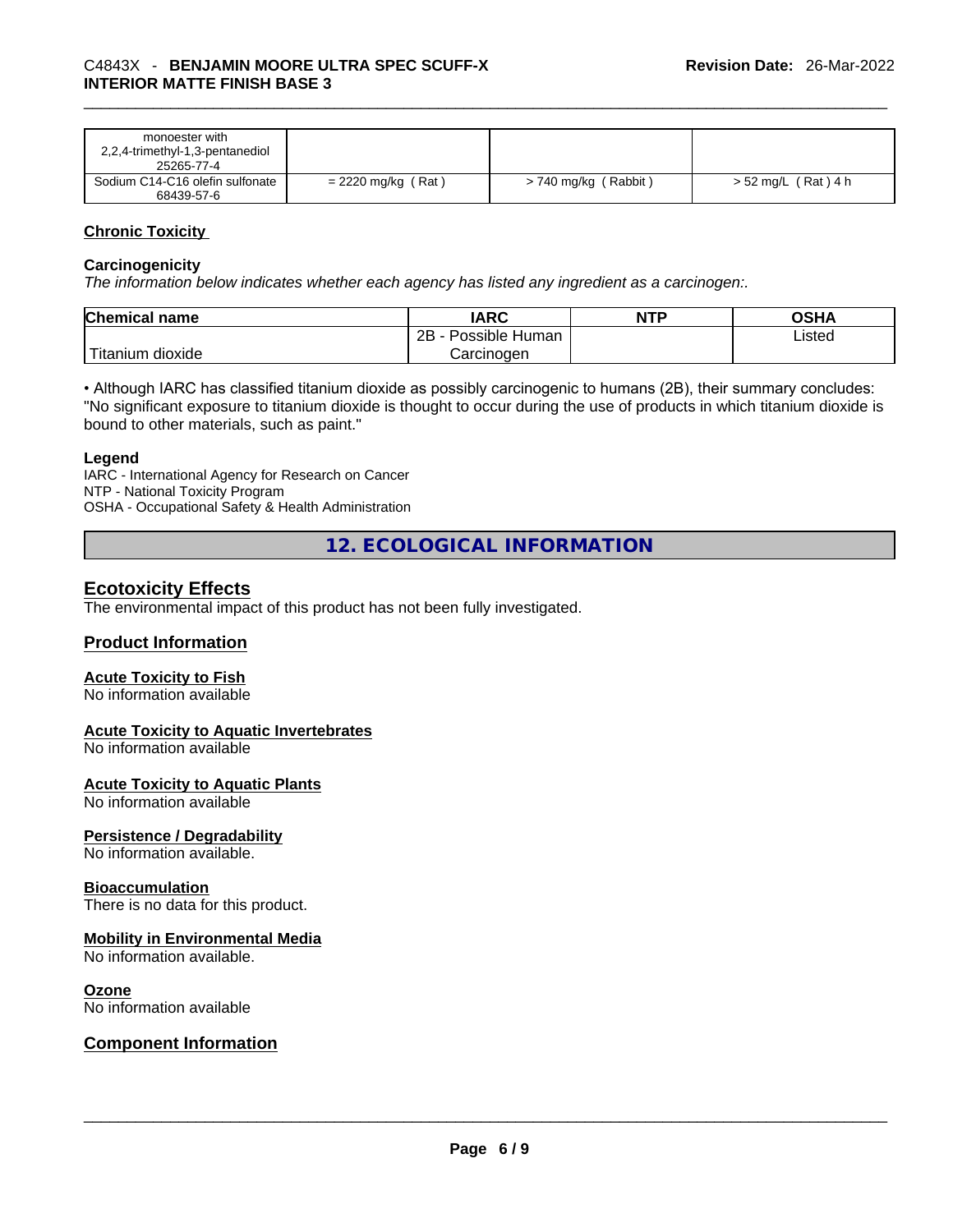# **Acute Toxicity to Fish**

#### Titanium dioxide

 $LCS0: > 1000$  mg/L (Fathead Minnow - 96 hr.)

#### **Acute Toxicity to Aquatic Invertebrates**

No information available

#### **Acute Toxicity to Aquatic Plants**

No information available

|                              | 13. DISPOSAL CONSIDERATIONS                                                                                                                                                                                               |  |
|------------------------------|---------------------------------------------------------------------------------------------------------------------------------------------------------------------------------------------------------------------------|--|
| <b>Waste Disposal Method</b> | Dispose of in accordance with federal, state, and local regulations. Local<br>requirements may vary, consult your sanitation department or state-designated<br>environmental protection agency for more disposal options. |  |
|                              | 14. TRANSPORT INFORMATION                                                                                                                                                                                                 |  |
| <b>DOT</b>                   | Not regulated                                                                                                                                                                                                             |  |
| <b>ICAO/IATA</b>             | Not regulated                                                                                                                                                                                                             |  |
| <b>IMDG / IMO</b>            | Not regulated                                                                                                                                                                                                             |  |
|                              | 15. REGULATORY INFORMATION                                                                                                                                                                                                |  |

# **International Inventories**

| <b>TSCA: United States</b> | Yes - All components are listed or exempt. |
|----------------------------|--------------------------------------------|
| <b>DSL: Canada</b>         | Yes - All components are listed or exempt. |

# **Federal Regulations**

| Nο             |  |
|----------------|--|
| No             |  |
| N <sub>0</sub> |  |
| No             |  |
| No             |  |
|                |  |

#### **SARA 313**

Section 313 of Title III of the Superfund Amendments and Reauthorization Act of 1986 (SARA). This product contains a chemical or chemicals which are subject to the reporting requirements of the Act and Title 40 of the Code of Federal Regulations, Part 372:

*None*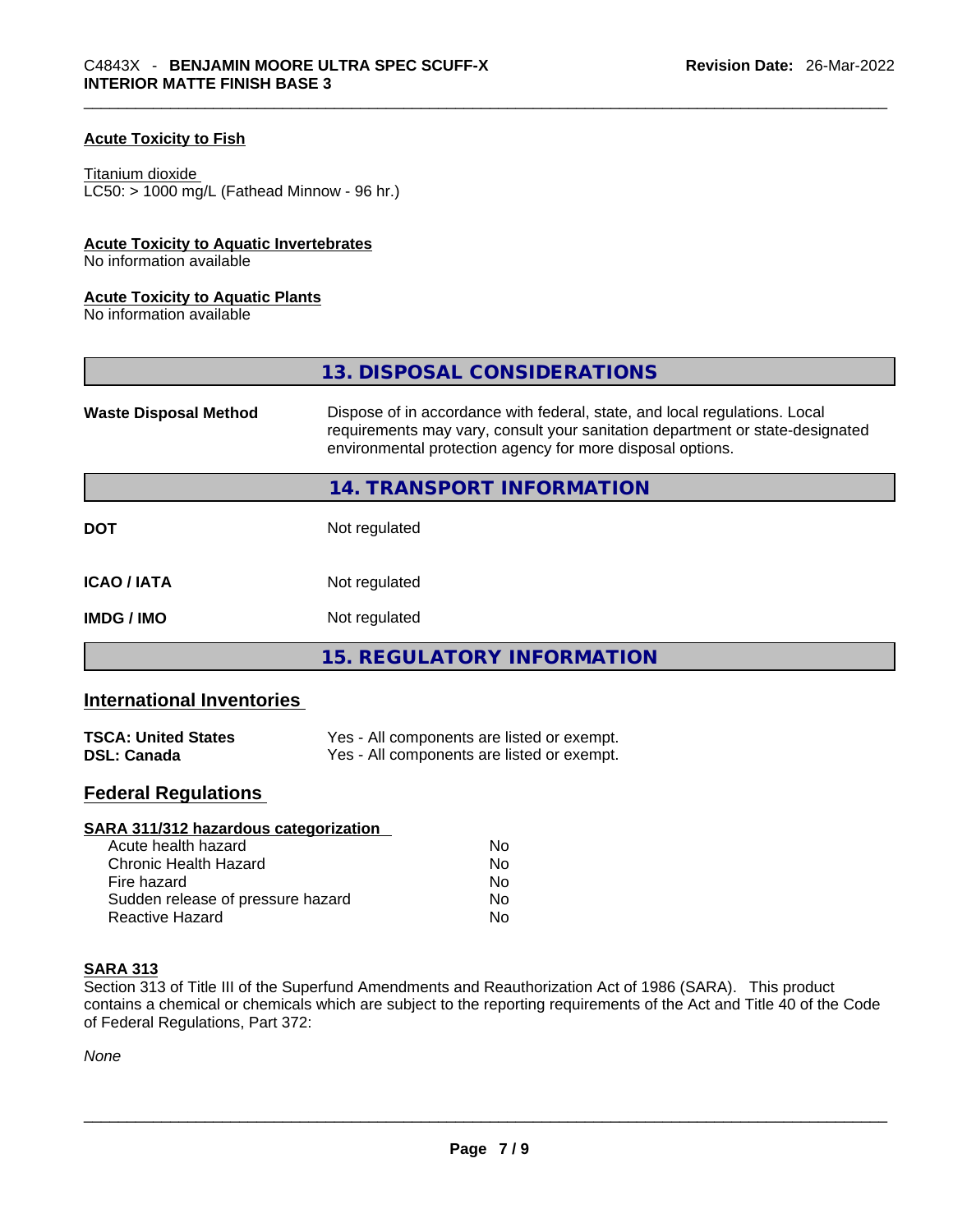# **Clean Air Act,Section 112 Hazardous Air Pollutants (HAPs) (see 40 CFR 61)**

This product contains the following HAPs:

*None*

# **US State Regulations**

### **California Proposition 65**

**WARNING:** This product can expose you to chemicals including Titanium dioxide, which are known to the State of California to cause cancer, and Toluene which are known to the State of California to cause birth defects or other reproductive harm. For more information go to www.P65Warnings.ca.gov

#### **State Right-to-Know**

| $\sim$<br>$  -$<br>--<br><br>чанк              | Мô | lorcov<br>Nev | -----------<br>нс |
|------------------------------------------------|----|---------------|-------------------|
| $\overline{\phantom{a}}$<br>dioxide<br>ıtanıum |    |               |                   |

**Legend**

X - Listed

# **16. OTHER INFORMATION**

| HMIS                    | Health: 1 | <b>Flammability: 0</b> | <b>Reactivity: 0</b> | PPE: - |
|-------------------------|-----------|------------------------|----------------------|--------|
| <b>HMIS Legend</b><br>. |           |                        |                      |        |

- 0 Minimal Hazard
- 1 Slight Hazard
- 2 Moderate Hazard
- 3 Serious Hazard
- 4 Severe Hazard
- \* Chronic Hazard

X - Consult your supervisor or S.O.P. for "Special" handling instructions.

Note: The PPE rating has intentionally been left blank. Choose appropriate PPE that will protect employees from the hazards the material will *present under the actual normal conditions of use.* 

*Caution: HMISÒ ratings are based on a 0-4 rating scale, with 0 representing minimal hazards or risks, and 4 representing significant hazards or risks. Although HMISÒ ratings are not required on MSDSs under 29 CFR 1910.1200, the preparer, has chosen to provide them. HMISÒ ratings are to be used only in conjunction with a fully implemented HMISÒ program by workers who have received appropriate HMISÒ training. HMISÒ is a registered trade and service mark of the NPCA. HMISÒ materials may be purchased exclusively from J. J. Keller (800) 327-6868.* 

 **WARNING!** If you scrape, sand, or remove old paint, you may release lead dust. LEAD IS TOXIC. EXPOSURE TO LEAD DUST CAN CAUSE SERIOUS ILLNESS, SUCH AS BRAIN DAMAGE, ESPECIALLY IN CHILDREN. PREGNANT WOMEN SHOULD ALSO AVOID EXPOSURE.Wear a NIOSH approved respirator to control lead exposure. Clean up carefully with a HEPA vacuum and a wet mop. Before you start, find out how to protect yourself and your family by contacting the National Lead Information Hotline at 1-800-424-LEAD or log on to www.epa.gov/lead.